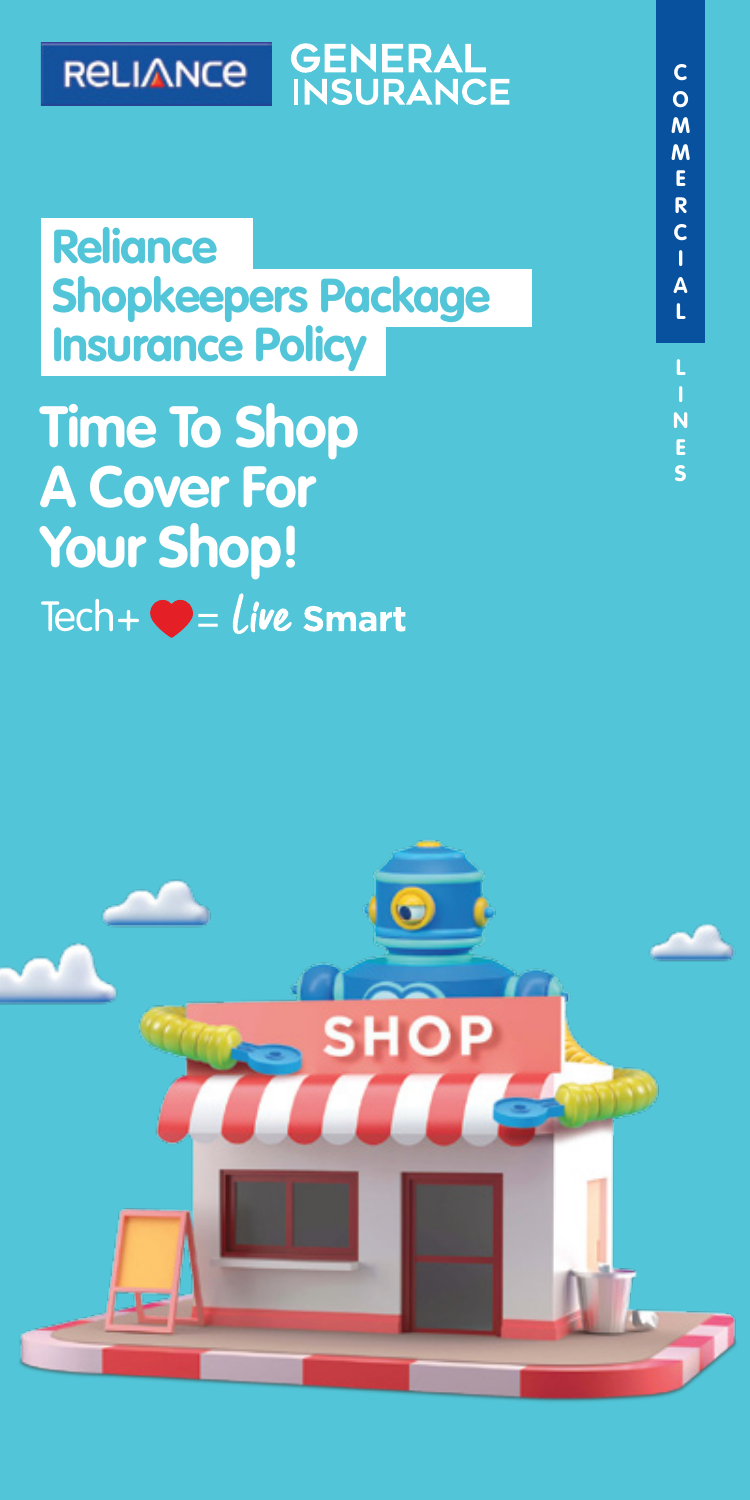It's your livelihood, your place of business and your venture to growth and prosperity – it's your shop. The happiness on your face when you first opened the shutters of your shop to welcome customers and the grim when you saw flood waters enter inside, we understand both these feelings. That is why we, at Reliance General Insurance bring to you an insurance protection that offers you the convenience of technology for faster assistance during troubled times, along with a whole lot of Heart that knows the care your place of prosperity needs.

**Reliance Shopkeepers Package Insurance Policy** is the new way to  $\ell$ *ive* Smart with Tech +  $\ell$ 

# **5 Reasons Over-The-Counter**



#### **Complete And Comprehensive**

When we say we understand your needs, we truly do. Your shop, whether small or medium-sized can get protection against many risks like fire & allied perils like explosion, riots, flood, earthquake etc. that a shop is exposed to, and you get peace of mind by ensuring smooth running of business. Reliance Shopkeepers Package Insurance Policy is a comprehensive policy designed for shop owners like you to provide cover against loss or damage to both, the structure of shop as well as its contents & other incidental business activities.



#### **Flex As Much You Can**

Every shop, every location has its own set of risks, while we can't mitigate what's unprecedented, we can surely offer you the flexibility to cover it as per your need. So, you can customize the plan for your shop by selecting appropriate covers based on your requirement, affordability & choice.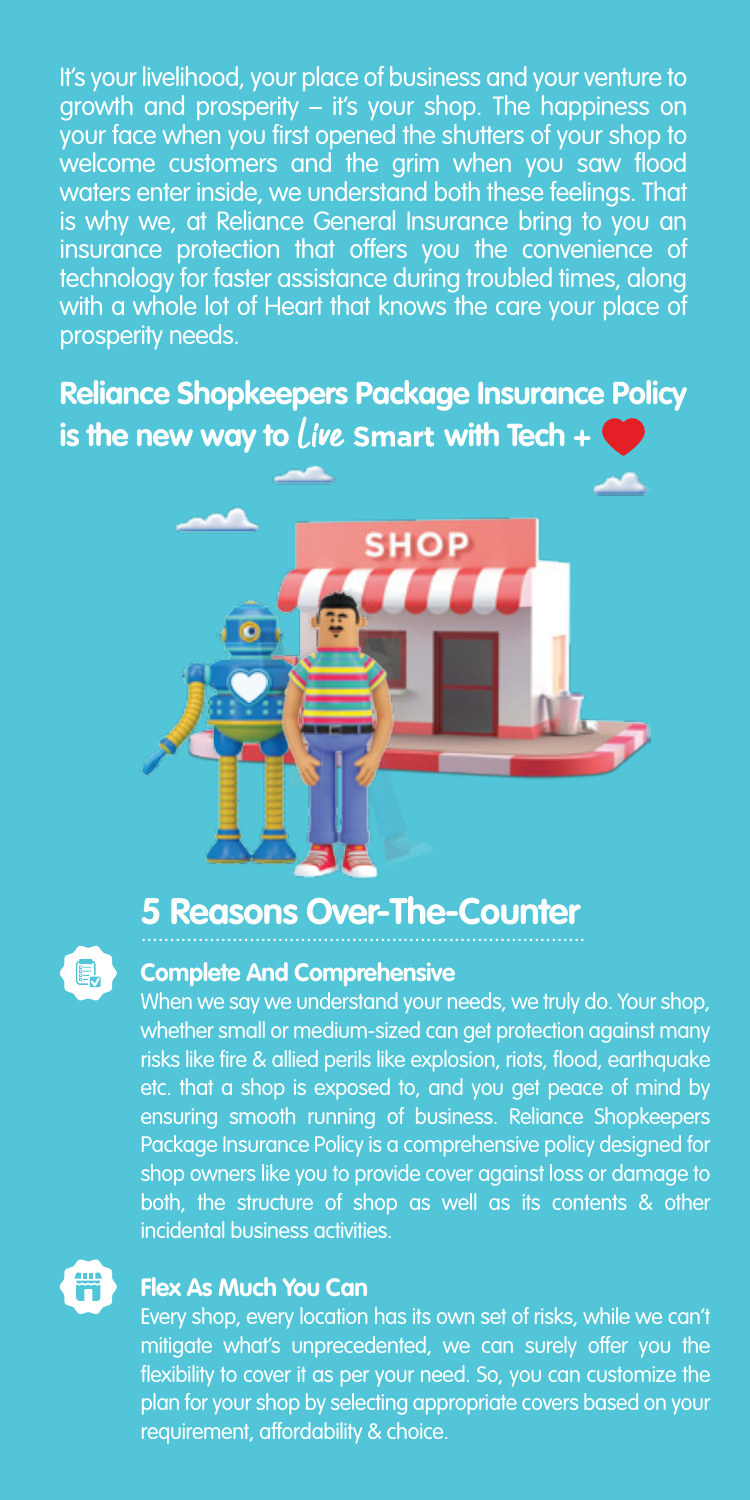

#### **Your Money Is Our Responsibility**

Your shop has daily transactions mostly in cash and you keep a lot of it in the safe and till or even visit bank frequently to drop it in. But it's always at risk at all times, that is why, we cover the money collected in the conduct of business while in transit from shop premises to bank & vice-versa lost due to robbery, theft or the money kept in safe & till.



#### **When Coffee Can Be Instant Why Don't We Have**

We issue policy just as instantly as you take to greet your customers. Just one proposal form and no hassle of providing proof of ownership is required at the inception. So go ahead and shop it.



#### **Thinking About The Premium**

Let us tell you, it's totally affordable, Reliance Shopkeepers Package Insurance Policy provides comprehensive coverage at affordable premium and we also provide additional discounts if a wider coverage is opted under the policy.

### **The Cover Is What Matters**

Coverage under this policy is spread across 11 optional sections, and as we said it enables you to choose from them and customise your policy



#### **Section 1**

#### **A - Fire And Allied Perils For Building**

#### **B - Fire And Allied Perils For Contents**

The physical structure of your shop (under section 1A) and the contents therein (under section 1B) can be covered against fire and allied perils. These comprise:

- Fire
- Lightning
- Explosion/Implosion
- Aircraft damage
- Riot, strike, and malicious damage
- Storm, cyclone, typhoon, tempest, hurricane, tornado, flood, and inundation
- Impact damage
- Subsidence and landslide including rockslide
- Bursting and/or overflowing of water tanks, apparatus, and pipes
- Missile testing operations
- Leakage from automatic sprinkler installations
- Bush fire
- Earthquake (fire and shock)
- Terrorism cover (optional).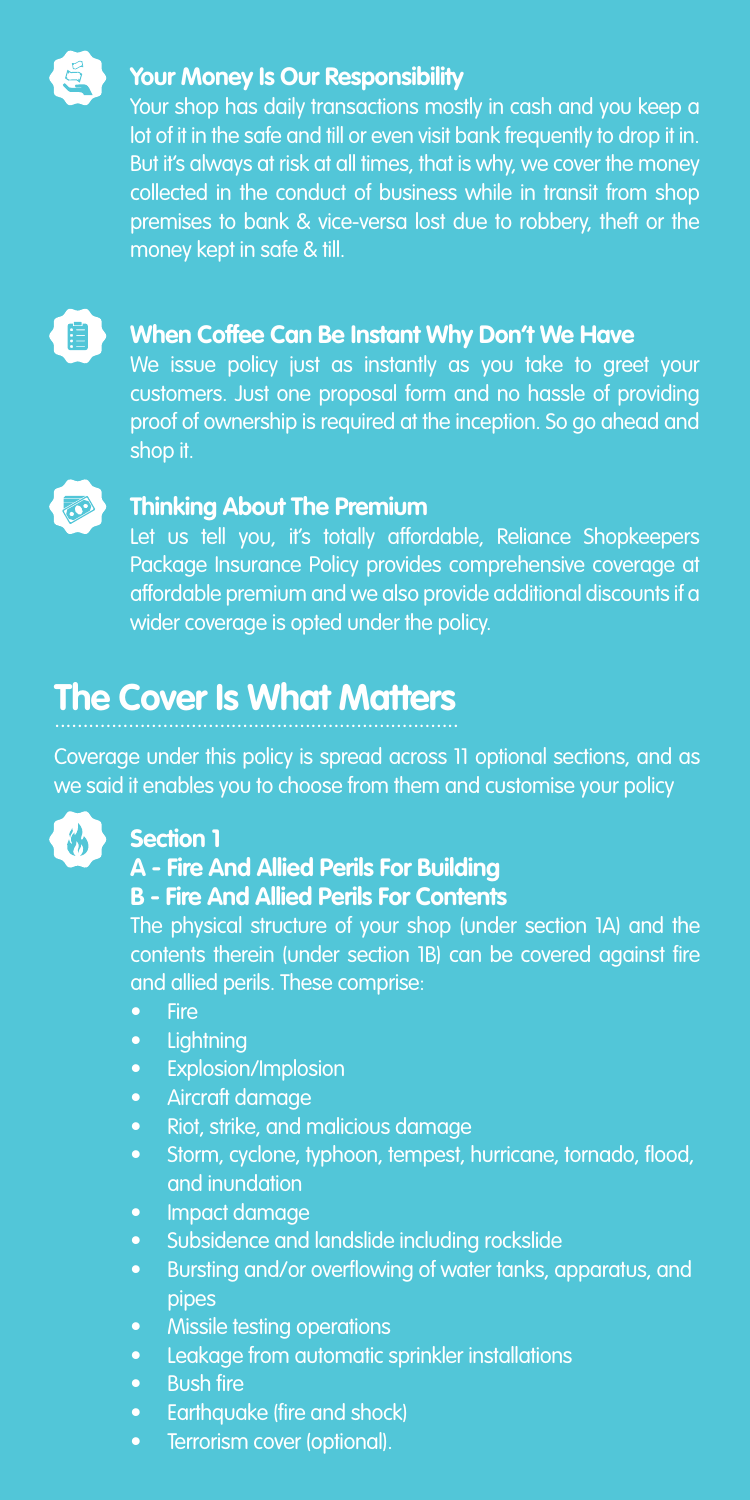

#### **Section 2**

#### **Burglary And Housebreaking**

Covers the contents of your shop against burglary and housebreaking. It also covers loss or damage to the shop or the safe resulting from burglary and housebreaking or an attempt thereof.



#### **Section 3**

#### **Mechanical And Electrical Appliances**

Covers all electrical and mechanical appliances such as gadgets, apparatus and other installations, while they are contained or fixed in your shop against sudden, unforeseen accidental physical damage, caused solely due to electrical or mechanical breakdown.

#### **Section 4**

#### **Electronic Appliances**

Compensates for loss or damage to electronic appliances against damage or breakdown. These appliances include apparatus, gadgets, and computers. They also include data, data carrying material and software programs. Terrorism can also be included as an optional cover.



#### **Section 5**

#### **Money Insurance**

Covers loss of money concerning your business, due to accident or misfortune:

- When in transit
- While in safe in your shop
- While at till in your shop



#### **Section 6 Baggage**

Compensates for loss or damage of baggage due to accident or misfortune. Cover comprises goods as well as personal belongings of the proprietor, partner, principal officer, or any other permanent employee while undertaking travel for official purposes.



#### **Section 7**

#### **Fixed Plate Glass And Sanitary Fittings**

This covers loss or damage due to accidental breakage of:

- Fixed plate glass and sanitary fittings contained in the shop
- Frames or framework
- Lettering due to breakage of glass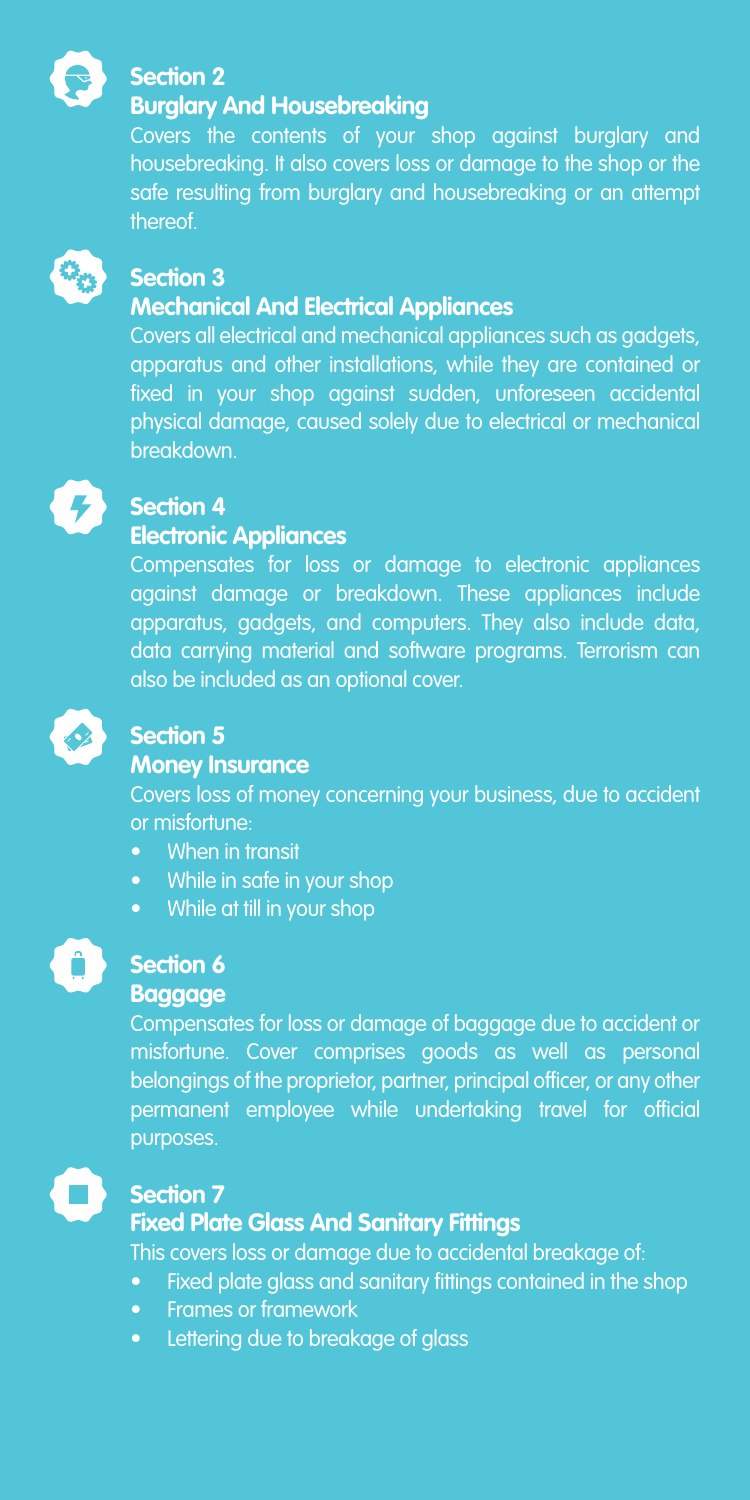

#### **Section 8**

#### **Neon Sign/Glow Sign/Hoarding**

Provides coverage to publicity tools such as neon/glow signs and hoardings against risks such as fire, lightning, explosion, entire theft, malicious damage, etc.



#### **Section 9**

#### **Personal Accident**

Covers death or disablement of the insured due to accidents. The coverage can be extended for owner and their partner, director, or an employee of proposer/owner. Further, an extension to cover medical expenses incurred as a result of an accident can also be opted for, on payment of an additional premium.



#### **Section 10 Infidelity/Dishonesty Of Employees**

Compensates for any direct pecuniary loss caused by the dishonest acts/infidelity of employees, who are in permanent employment of your business.



#### **Section 11 Legal Liability**

#### **A- Towards Employees**

Covers legal liability towards your employees under Fatal Accidents Act, 1855 / Employees' Compensation Act, 1923 any amendments thereto and in Common Law, to pay compensation due to accidental death in injury arising out of and in the course of employment in your business.

#### **B- Legal Liability Towards Third Parties**

Provides compensation for legal liability to be paid to third parties, including claimant's costs, fees and expenses incurred anywhere in India, in accordance with Indian Law.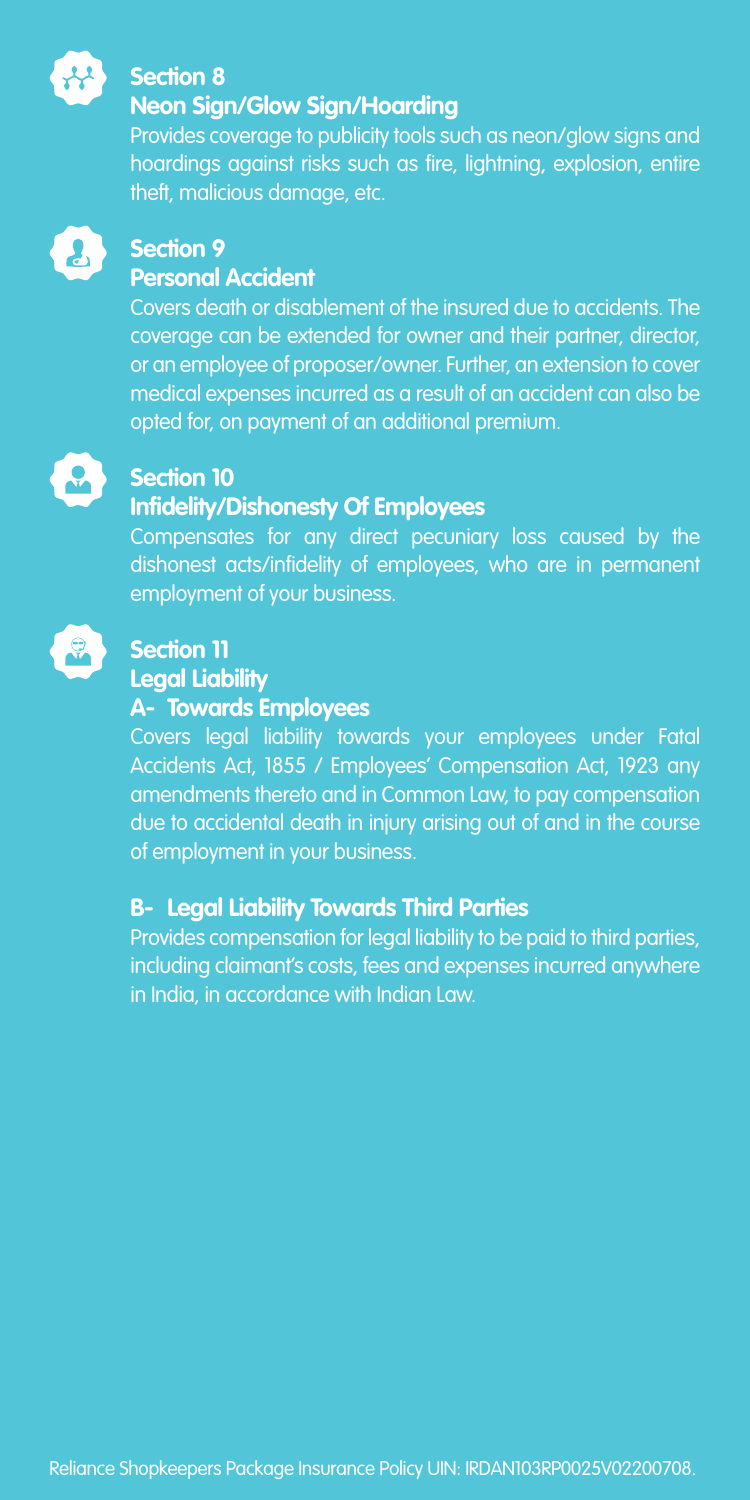### **Policy Covers Everything But This^**

Transparency is a way of life for us. To ensure that you do not face any unpleasant surprises when you make a claim, we would like you to know some of the major exclusions under the policy.

- Loss or damage due to war and nuclear perils
- Damage to property due to pollution and contamination
- Loss or damage due to wear and tear, gradual deterioration or slowly developing flaws
- Consequential loss of any kind
- Willful act or gross negligence on the part of the insured, resulting in loss or damage
- Damage to property if it is moved to any other location other than that stated in the policy schedule
- Loss or damage due to burglary and housebreaking when a family member is involved in the same
- Faults in electrical appliances existing at the time of commencement of the policy or manufacturer's defects
- Shortage of money due to errors and omissions
- Loss of or damage caused by or due to action of any lawfully constituted authority or government body
- Loss or damage for which the manufacturer or supplier or repairer or transporter or any other third party is responsible either in law or under a contract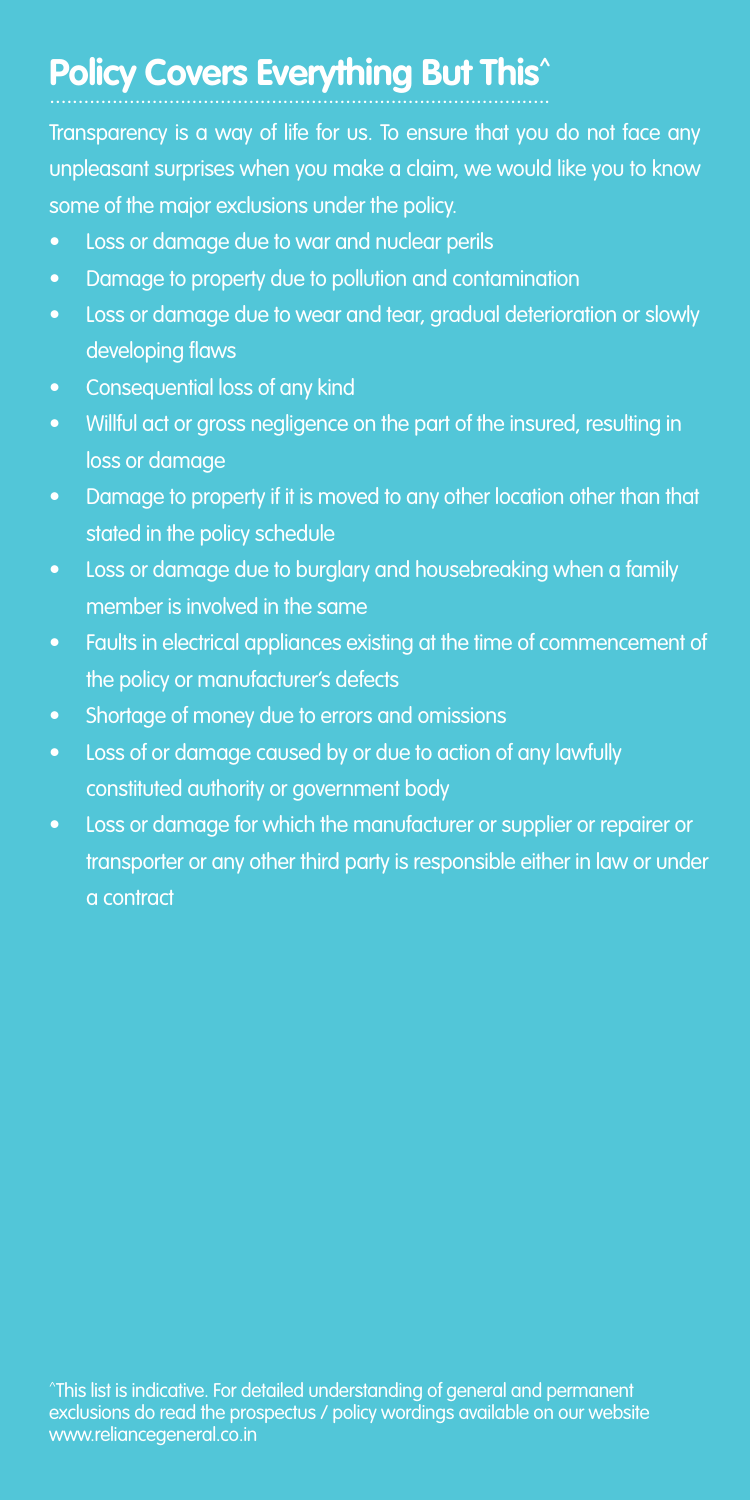

Ø

## **Easy Steps To Claim** ......................................................

Intimate the loss details on toll free no 1800-3009 and obtain the claim number

Co-operate with surveyor appointed for survey of loss

Submit completed claim form and all required documents to the surveyor

Surveyor completes report & submits to us

We at RGI adjudicate the case as admissible/not admissible as per policy terms, or seek additional details

If claim is not admissible a communication with reason is shared. If claim is admissible payment is made through NEFT